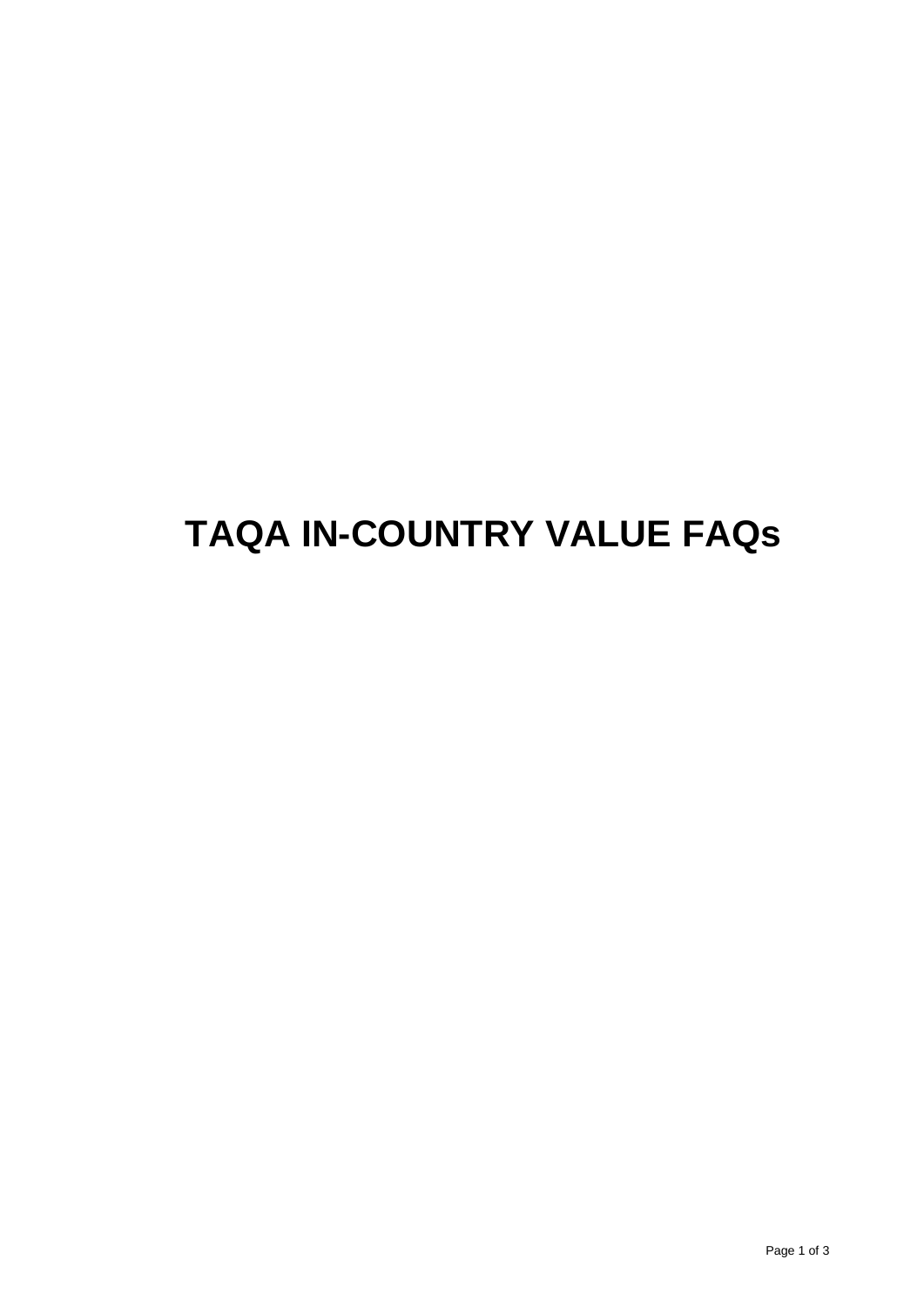

# 1.0 IN-COUNTRY VALUE FAQS

## **1.1 What is TAQA's In-Country Value program?**

TAQA's In-country value (ICV) program is a procurement lead initiative designed to localize and bring value to the supply chain, develop local suppliers, contribute to the growth of national GDP, and create job opportunities for Emiratis. In September 2021, the Ministry of Technology and Advanced Technology (MoIAT) announced the federal expansion of the program across the UAE and mandating the ICV certification process governed by MoIAT.

#### **1.2 What does In-Country Value mean to existing and potential new suppliers?**

The ICV program brings consistency and transparency to the application and procurement processes. This approach creates supplier-focused partnerships and investment stability and assurance through annual assessments.

#### **1.3 How can I obtain my ICV certificate?**

Upon the issuance of International Financial Reporting Standards (IFRS)-based financial statements that are audited by a Ministry of Economy licensed auditor, suppliers are expected to complete the [ICV Template](https://moiat.gov.ae/en/icv/information-for-suppliers) and approach one of the certifying bodies to obtain their [ICV](https://moiat.gov.ae/en/icv/certifying-bodies?page=1)  [certificates.](https://moiat.gov.ae/en/icv/certifying-bodies?page=1)

#### **1.4 Who can issue my ICV certificate and what is the validity?**

ICV Certificates can only be issued by listed [certifying bodies.](https://moiat.gov.ae/en/icv/certifying-bodies?page=1)

#### **1.5** What is the v**alidity of the ICV certificate?**

Each ICV certificate is valid for a period of 14 months from the date of issuance of the audited financial statement (date of signing the financial statements) or upon the issuance of a new set of financial statements, whichever comes first.

#### **1.6 How can ICV Program affect Supplier's business?**

Increased ICV score has the potential to make a supplier more favorable to TAQA and to increase business with TAQA. TAQA wants to bring value to the UAE and drive developing a local workforce, while making goods and services more competitive locally, regionally and globally.

## **1.7 What are the parameters to measure the ICV score?**

Manufacturing cost, third party spend, investment, Emiratization, expat contribution and bonus revenue, number of Emirati employees and growth). Please refer to the ICV Template and [MoIAT website](https://icvuae.moiat.gov.ae/en/information-for-suppliers) for further details.